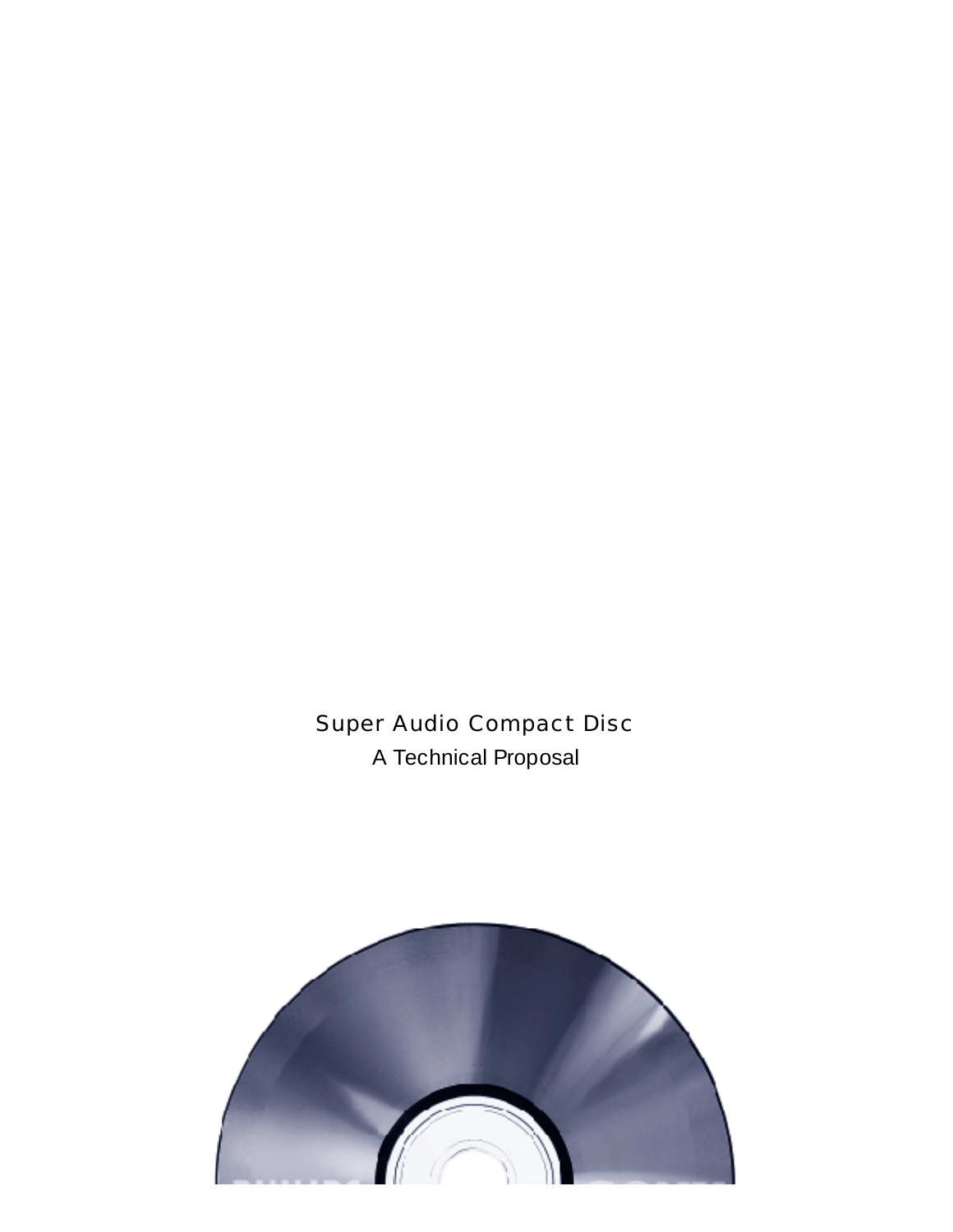**At the time of its launch, the Compact Disc was literally "state-of-the-art" in the sense that its 16-bit PCM digital audio exercised the full capabilities of early-80's-vintage semiconductor and storage technology. In the following fifteen years, important progress has been made in optical discs, D/A conversion, digital filtering, digital signal processing, magnetic tape, hard disks and semiconductor processing power. Research has made similar advances in identifying the sources of digital audio distortions — sources that accounted for the lingering perception that analog audio systems continued to outperform digital systems in key areas.** 

# **Super Audio Compact Disc.** The next generation.

**Yet for all the progress, incremental improvements in PCM digital audio were becoming smaller and smaller. To the companies that invented the Compact Disc, Philips and Sony Corporation, it gradually became clear that substantially better sound would require substantially different technology — not just a straight-line extension of what has come before. This led us to investigate an entire range of new digital audio technologies. The result is the Super Audio Compact Disc, which maintains compatibility with existing CD players while taking advantage of an entirely new approach to audio recording and reproduction.**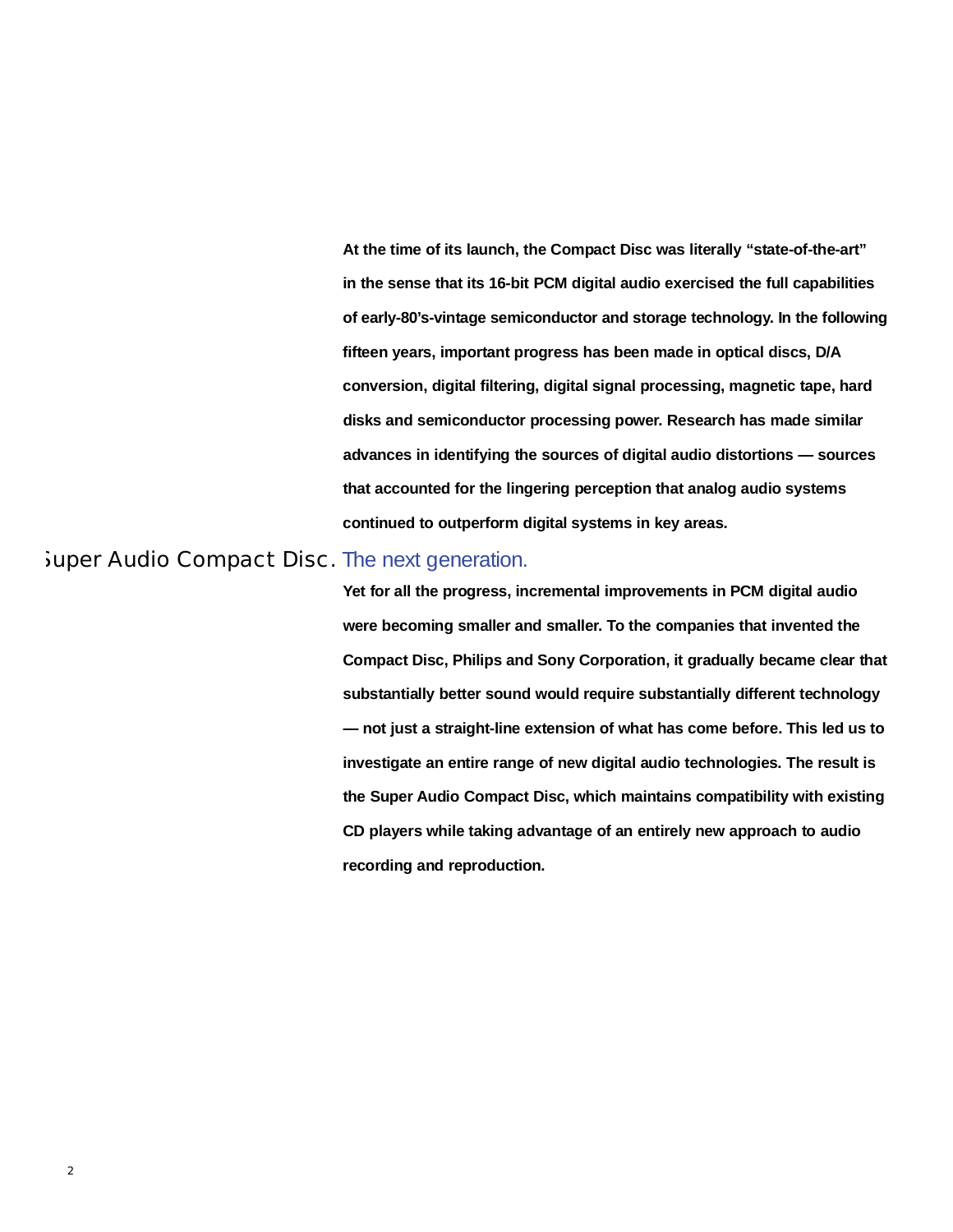#### Requirements for the next generation.

To be successful, any new digital audio system must satisfy needs at every link in the audio chain, from recording artists in the studios, to music companies, retailers and consumers. Before proposing the Super Audio CD, Sony and Philips considered the broadest range of industry and consumer needs:

- Archiving. Music companies count as their assets the musical heritage of over 100 years of recording. These include fragile, ancient acetates and lacquers plus hundreds of thousands of reels of audio tape. All these media have a finite archival life. For example, tape manufacturers typically specify 30 years life. This suggests that the master tapes from the 50's and 60's require immediate transfer onto some newer, more durable medium. Because these precious masters may not be able to tolerate more than a single playback, today's archival copy must capture "all" of the original recording, down to the merest hint of harmonics, buried in noise. The technology behind the Super Audio Compact Disc must support such ultra-high-quality archiving.
- Production. Musicians want the greatest possible "artist's palette" for their creativity. Producers have a constant desire for higher and higher sound quality.
- Distribution. The Super Audio CD must spare music retailers the issue of "dual inventory," the need to maintain separate stocks of conventional Compact Discs and Super Audio Compact Discs for each available title.
- Consumers. Audiophiles have clearly expressed their demand for better sound quality. But modern formats must also be capable of enhanced benefits like multichannel sound, text, graphics, and video. In addition, the market for a new generation of music software would be extremely narrow if it didn't offer backward compatibility with the Compact Disc. As readers already know, Compact Disc is the most successful digital format of all time. Nearly 500 million players — and over 10 billion Compact Discs — testify to consumer acceptance on a massive scale. Consumer research shows that for many, CD represents the height of convenience, home/portable versatility and sound quality. For all these reasons, the new discs must play on existing consumers' CD players. And consumers' vast libraries of CDs must play on the new generation of machines.

As proposed by Sony and Philips, the Super Audio Compact Disc satisfies these demands. It has the potential to make every constituency — recording artists, producers, engineers, music companies, retailers, audiophiles and general music lovers extremely happy.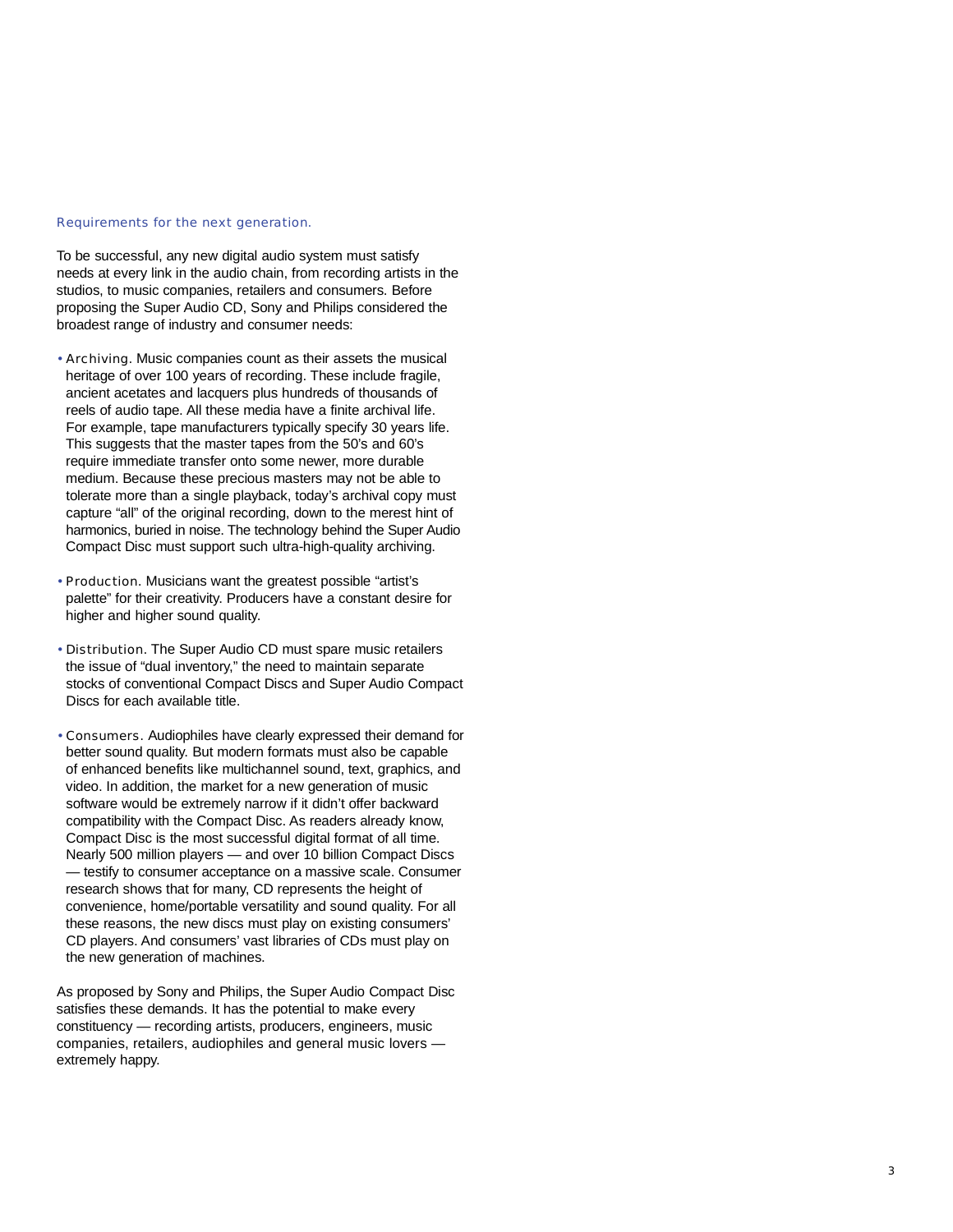#### Presenting the Super Audio Compact Disc.

The result of years of development, the Super Audio Compact Disc delivers new convenience, new capabilities and an altogether new standard of audio performance. It looks just like an ordinary Compact Disc. It plays on ordinary CD players. But under the surface, it's a two-layer "hybrid" disc with a host of new and surprising capabilities:

- Better sound on conventional CD players. The Super Audio CD is mastered with Direct Stream Digital (DSD) technology. A separate layer, compatible with the Compact Disc "Red Book" standard, is transferred from DSD using Super Bit Mapping Direct<sup>™</sup> downconversion. The result is a disc that sounds noticeably better than conventional CDs when played in a conventional CD player. The new disc makes better use of the full 16 bits of resolution that the CD format can deliver.
- $\cdot$  Ready for a new generation of high density players. The same disc that plays on conventional hardware contains a separate signal layer designed for the new Super Audio CD players. So advanced consumers can choose to step up to the new generation of performance.
- The ultimate quality in two-channel stereo. The highdensity recording layer contains the original Direct Stream Digital 2-channel sound. Consumers will enjoy frequency response from DC to over 100,000 Hz, plus dynamic range greater than 120 dB, across the audio band — specifications unmatched by any previous record/replay system. Independent critics and record producers have praised preliminary demonstrations of DSD sound as relaxed, musical, detailed and transparent, with a far greater sense of space around each instrument and voice.
- The ultimate quality in multichannel sound. The highdensity layer can also contain a Direct Stream Digital six-channel recording of the same piece of music. Each of the six channels Can be recorded separately with full 100 kHz frequency response and 120 dB dynamic range. As a result, the six-channel sound image has unparalleled resolution and transparency.
- Text and graphics. The musical performance can be accompanied by text (including disc name, artist name, track name, lyrics and liner notes) and graphics.

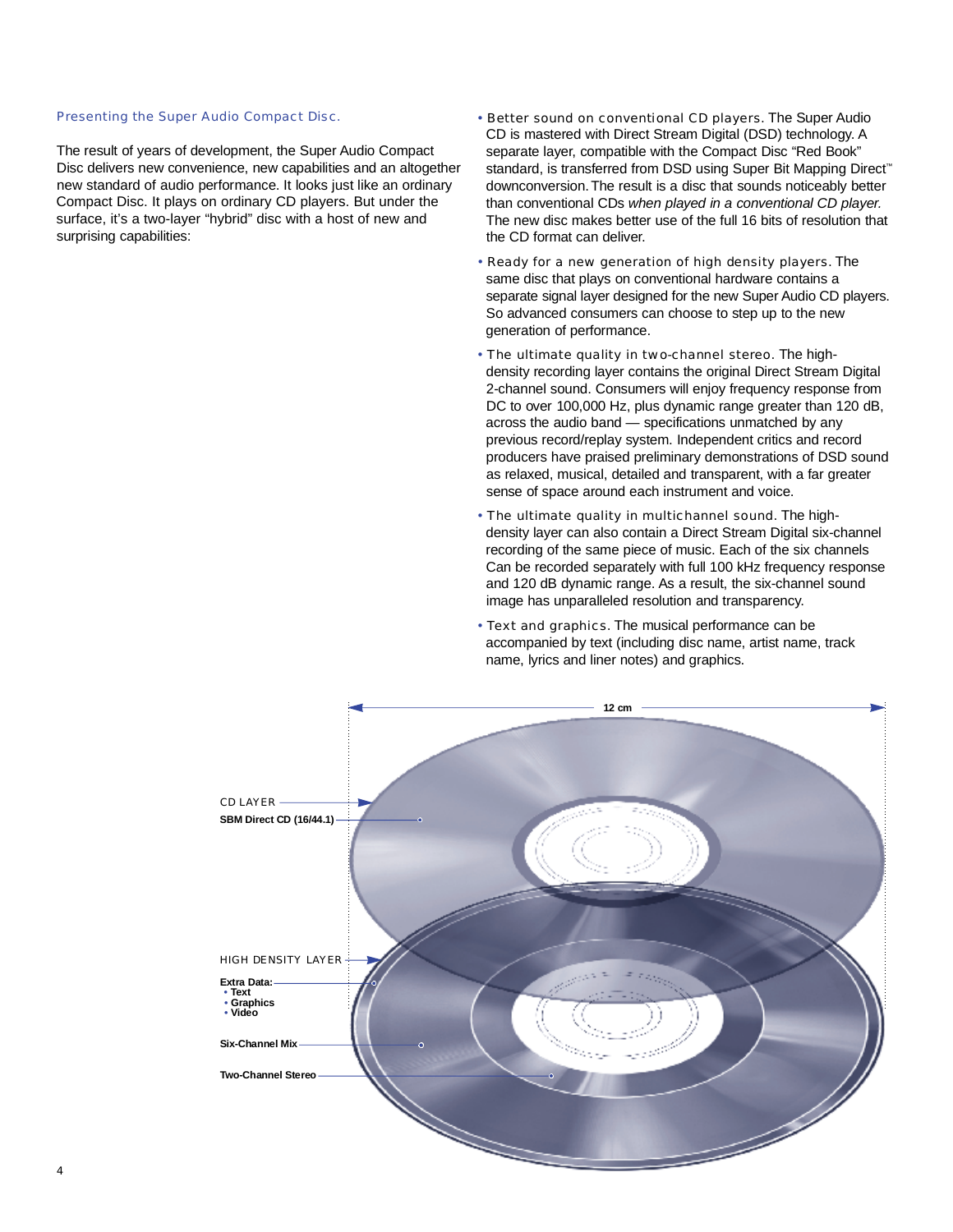| Conventional<br><b>Compact Disc</b> | <b>Super Audio</b><br><b>Compact Disc</b>                                       |
|-------------------------------------|---------------------------------------------------------------------------------|
| 4-3/4" (120 mm)                     | 4-3/4" (120 mm)                                                                 |
| $1/20$ " (1.2 mm)                   | $1/20$ " (1.2 mm)                                                               |
| One                                 | One                                                                             |
| One                                 | Two: CD-density reflective<br>layer and high-density<br>semi-transmissive laver |
| 780 MB                              | 780 MB<br>4,700 MB (4.7 GB)                                                     |
| 16-bit PCM, 44.1 kHz<br>sampling    | 16-bit PCM, 44.1 kHz<br>sampling                                                |
| - -                                 | 1-bit Direct Stream Digital,<br>2.8224 MHz sampling                             |
| . .                                 | 6 channels of Direct<br><b>Stream Digital</b>                                   |
| 5-20,000 Hz                         | DC-100,000 Hz (DSD)                                                             |
| 96 dB across the<br>audio bandwidth | 120 dB across the<br>audio bandwidth (DSD)                                      |
| 74 minutes                          | 74 minutes                                                                      |
| CD Text                             | Text, Graphics, Video                                                           |
|                                     |                                                                                 |

Most new format launches tend to disenfranchise consumers who have purchased previous-generation technologies. In contrast, the hybrid disc approach empowers consumers. Record stores will stock the new Super Audio CDs, exactly as they do with existing CDs. Casual consumers could buy the new discs, without knowing or caring about the new technology they contained. The new discs will work on all home, car and portable CD players. But discriminating audiophiles will have the option of buying a newgeneration player that can deliver the full impact of Super Audio CD reproduction.

**A single Super Audio Compact Disc can contain three versions of the music, stored on two separate layers. First is CD-compatible stereo, stored on the reflective layer (top). High-resolution stereo is stored on the semi-transmissive layer (bottom-center) as is six-channel sound, where available (bottom-outside).** 

#### The Super Audio Compact Disc and the **International Steering Committee.**

The world's music companies are keenly interested in the features and capabilities of the next-generation high-density audio disc. For this reason, the recording industry's three major trade associations have joined forces to form an International Steering Committee (ISC) to review proposals. The three associations are the Recording Industry Association of America (RIAA), the Recording Industry Association of Japan (RIAJ) and Europe's International Federation of Phonographic Industry (IFPI).

To provide input to high-density audio development, the International Steering Committee has offered a "wish list" of key technical requirements. Prominent on this list is a "hybrid" structure that ensures backward compatibility with existing CD players. The Super Audio Compact Disc clearly meets this need — plus every other requirement on the International Steering Committee list.

| <b>International Steering</b><br><b>Committee (ISC) Requirement</b> | <b>Super Audio Compact Disc Solution</b>                                                                                                        |
|---------------------------------------------------------------------|-------------------------------------------------------------------------------------------------------------------------------------------------|
| 1. Active Copyright<br>Management System.                           | Yes.                                                                                                                                            |
| 2. Copyright Identification.                                        | Yes. Proposed Digital Watermark can carry disc ID,<br>ISRC and SID codes.                                                                       |
| 3. Anti-piracy measures.                                            | <b>Yes.</b> Visible and invisible Digital Watermarks<br>differentiate legitimate from pirate copies.<br>Watermarks cannot easily be removed.    |
| 4. Compatibility.                                                   | Yes. Thanks to hybrid disc construction, with<br>CD "Red Book" reflective layer plus high-density<br>semi-reflective layer.                     |
| 5. Store audio, video and data.                                     | Yes. Enhanced Data area provided.                                                                                                               |
| 6. Conditional access.                                              | Yes. Digital Watermark can accommodate<br>imbedded "keys".                                                                                      |
| 7. Highest quality two-channel<br>stereo and 6-channel sound        | Yes. Direct Stream Digital, 2.8224 MHz<br>sampling, DC to over 100,000 Hz frequency<br>response, 120 dB dynamic range across the<br>audio band. |
| 8. Archive, master, transfer<br>without loss of sound quality.      | Yes. DSD is designed for high precision<br>conversion to and from 16-bit/44.1 kHz.                                                              |
| 9. Extended disc<br>functions, including text.                      | Yes. Enhanced Data area provided.                                                                                                               |
| 10. Must not require caddy.                                         | Yes.                                                                                                                                            |
| 11. Durability.                                                     | Yes.                                                                                                                                            |
| 12. Single-sided.                                                   | Yes.                                                                                                                                            |
| 13. 12 cm disc.                                                     | Yes.                                                                                                                                            |

It's no surprise that the Super Audio Compact Disc solution meets the requirements of the world's music companies. After all, it was developed from the outset to satisfy every link in the chain: recording artists, producers, music companies, retailers and consumers.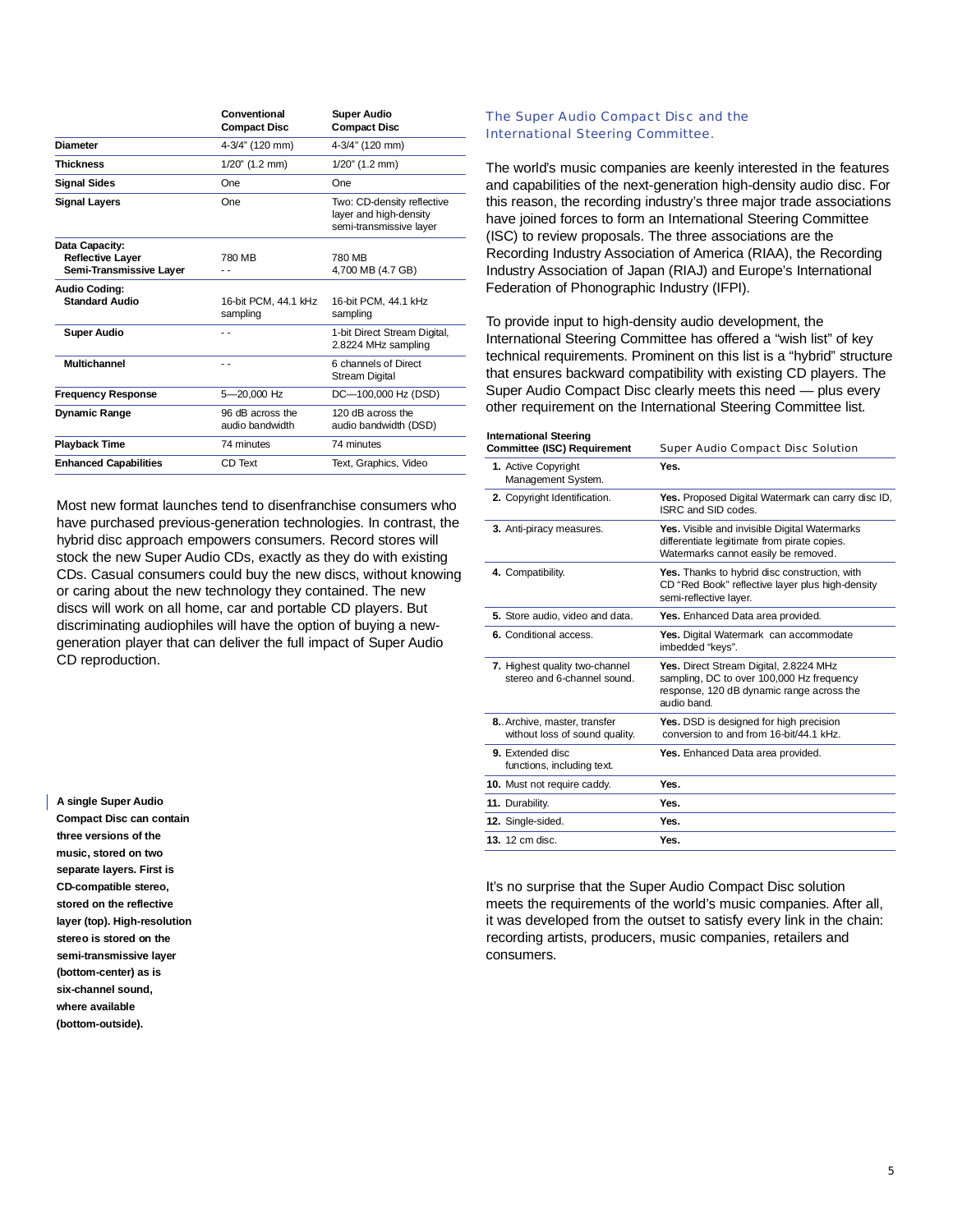**Direct Stream Digital<sup>™</sup> (DSD<sup>™</sup>) 1-bit representation of the audio waveform with 2.8224 MHz sampling achieves sound quality unprecedented in analog or digital audio.**  **Direct<sup>™</sup> downconversion enables much of the DSD sound quality to be heard on conventional CD players.** 

five enabling technologies behind the new disc: **1** Direct Stream **2** Super Bit Mapping **3** Hybrid disc tech **4** Direct Stream **5 Hybrid disc technology uses a two-layer approach. The hybrid disc is a normal CD with an additional semitransmissive high-**

> **density layer. This enables a single disc to work compatibly on both standard CD and Super Audio Compact Disc players.**

**Enabling Technologies.** 

**Direct Stream Transfer coding increases data capacity to give content providers the ability to combine 2-channel audio, 6-channel audio, plus additional text, graphics and video elements with great**  flexibility.

Super Audio Compact Disc accomplishes so many goals because it embodies several powerful, new technologies. In fact, there are

> **Digital Watermarking uses both visible and invisible approaches to establish new, more secure methods of thwarting would-be pirates.**

Each of these technologies is new. Each opens up important possibilities. And each deserves a more detailed description.

## Direct Stream Digital™ (DSD™) Encoding.

Sony and Philips both have a well-known history of accomplishment in Pulse Code Modulation (PCM) digital audio. Starting in the late 1970's with commercial 14-bit systems, and moving up to 16-, 18-, 20- and 24-bit systems, these two companies have made an unmatched investment in multibit PCM technology, generating an unequaled string of multibit PCM products. So it's not casually that these two companies now propose a fundamental move away from multibit PCM.

Successively higher bit rates and higher sampling rates for PCM systems have, in fact, improved sound quality. But the improvements are getting smaller and smaller. And the reason for these diminishing returns is becoming clear: filtering. Every PCM system requires steep filters at the input to absolutely block any signal at or above half the sampling frequency. (In conventional 44.1 kHz sampling, "brick wall" filters must pass 20 kHz audio, yet reject 22.05 kHz — a difficult task.) In addition, requantization noise is



added by the multi-stage or "cascaded" decimation (downsampling) digital filters used in recording and the multi-stage interpolation (oversampling) digital filters used in playback.

Every increase in the sampling rate eases the difficulty of the "brick" wall" filter. But simply increasing the sampling rate can't correct the

mate the 1-bit signal into a multibit PCM code, Direct Stream

Digital records the 1-bit pulses directly.

vexing problem of multi-stage decimation and interpolation.

This problem was the inspiration for Direct Stream Digital. By using existing processes — and simply eliminating decimation and interpolation — we developed a whole new way of capturing digital audio. As in conventional PCM systems, the analog signal is first converted to digital by 64x oversampling delta-sigma modulation. The result is a 1-bit digital representation of the audio signal. Where conventional systems immediately deci-

**Conventional multibit PCM requires decimation filters on the record side plus interpolation filters on the playback side.** 



as t

**Direct Stream Digital eliminates the filters and records the original 1-bit signal directly.**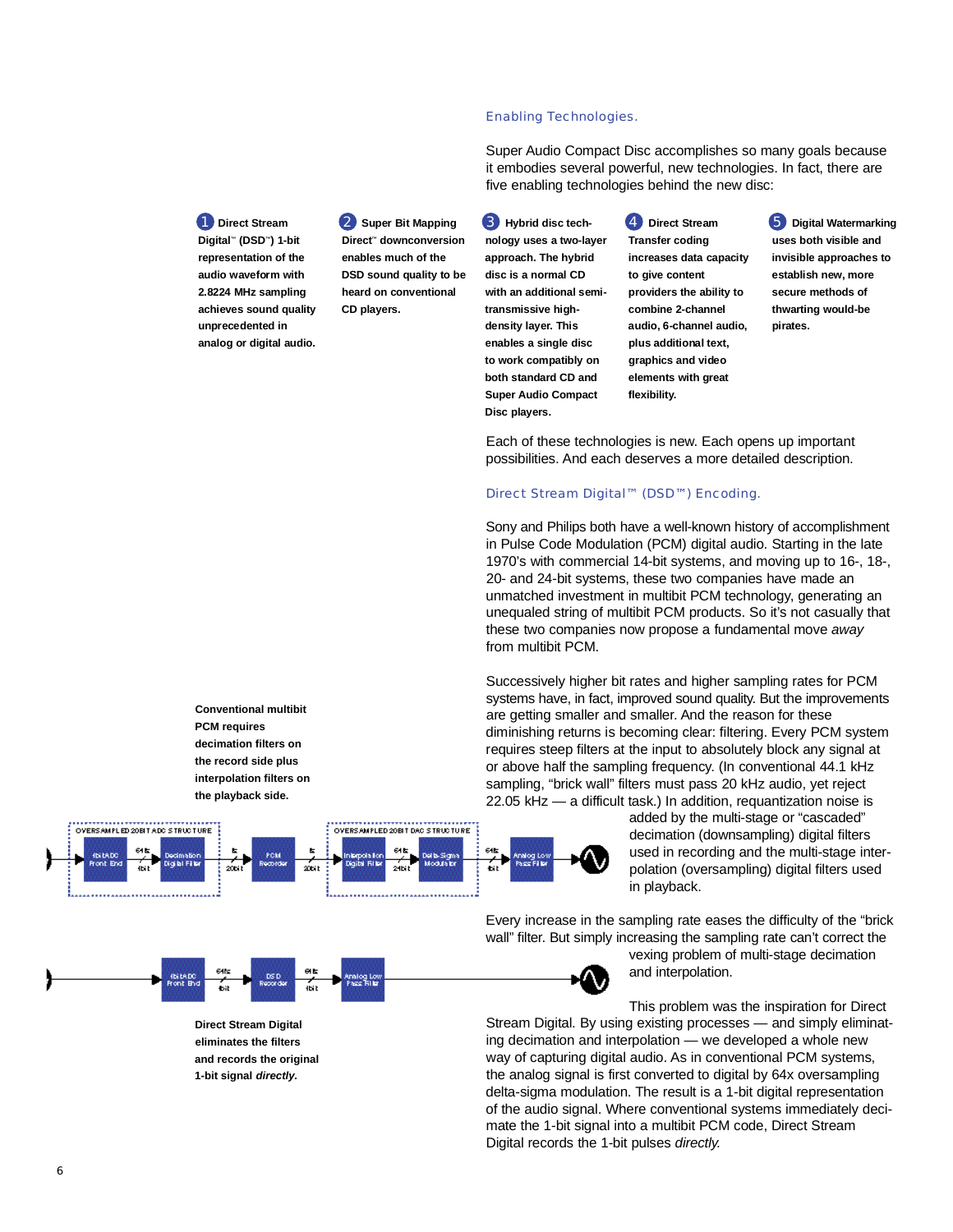The delta-sigma digital-to-analog converter uses a negative feedback loop to accumulate the audio waveform. If the input waveform, accumulated over one sampling period, rises above the value accumulated in the negative feedback loop during previous samples, the converter outputs a digital "1." If the waveform falls relative to the accumulated value, a digital "0" is output.

As a result, full positive waveforms will be all 1s. Full negative waveforms will be all 0s. The zero point will be represented by alternating 1s and 0s. Because the instantaneous amplitude of the analog waveform is represented by the density of pulses, the method is sometimes called Pulse Density Modulation (PDM).



The resulting pulse train has some remarkable properties. Like PCM digital audio, DSD is inherently resistant to the distortion, noise, wow & flutter of recording media and transmission channels. But unlike PCM, DSD "looks" quite analog. Simple inspection of the digital pulse train tells you much about the frequency and amplitude of the waveform. And digital-to-analog conversion can be as simple as running the pulse train through an analog low-pass filter!

In actual practice, the Delta-Sigma pulse train is relatively noisy. Ultra-high signal-to-noise ratios as required for DSD in the audio band are achieved through 5th-order noise shaping filters. These effectively shift the noise up in frequency, out of the audio band.

Sony and Philips designed DSD to capture the complete information of today's best analog systems. The best 30ips half-inch analog recorders can capture frequencies past 50 kHz. DSD can represent this with a frequency response from DC to 100 kHz. To cover the dynamic range of a good analog mixing console, the residual noise power was held at -120 dB through the audio band. This combination of frequency response and dynamic range is unmatched by any other recording system, digital or analog.

Both companies wanted to gain feedback for the purpose of refining DSD technology. So in 1995, demonstrations of early versions of the system were conducted in the recording centers of Tokyo, Los Angeles, New York and London. DSD has been demonstrated to a broad cross section of artists, producers, recording and mastering engineers and audiophile consumers. Presentations included carefully volume-matched three-way comparisons among DSD, state-of-the-art 20-bit PCM and the ultimate standard, a live studio feed. The responses ranged from cautious optimism to unbridled I-just-heard-the-future-of-audio enthusiasm.



**Simply looking at a multibit PCM pulse train tells you little about the audio waveform that it encodes. However, the Direct Stream Digital pulse train "looks" remarkably like the analog waveform its represents. The pulses point up where the analog waveform approaches full positive and down where the analog wave approaches full negative. (The pulse train has been shaded for clarity.)** 



**A simplified illustration of the effect of noise shaping. The maximum audio frequency, fm, is nominally 20,000 Hz. Noise shaping moves most of the noise power far above the audio band, where it will be inaudible.** 



**A notorious torture-test for recording systems, the 10 kHz square wave (top trace) includes component frequencies well above the audio band. The 16-bit PCM system approximates this with a 10 kHz sine wave (second to top trace). In comparison, the 1-bit Direct Stream Digital captures the wave's true shape (bottom trace).**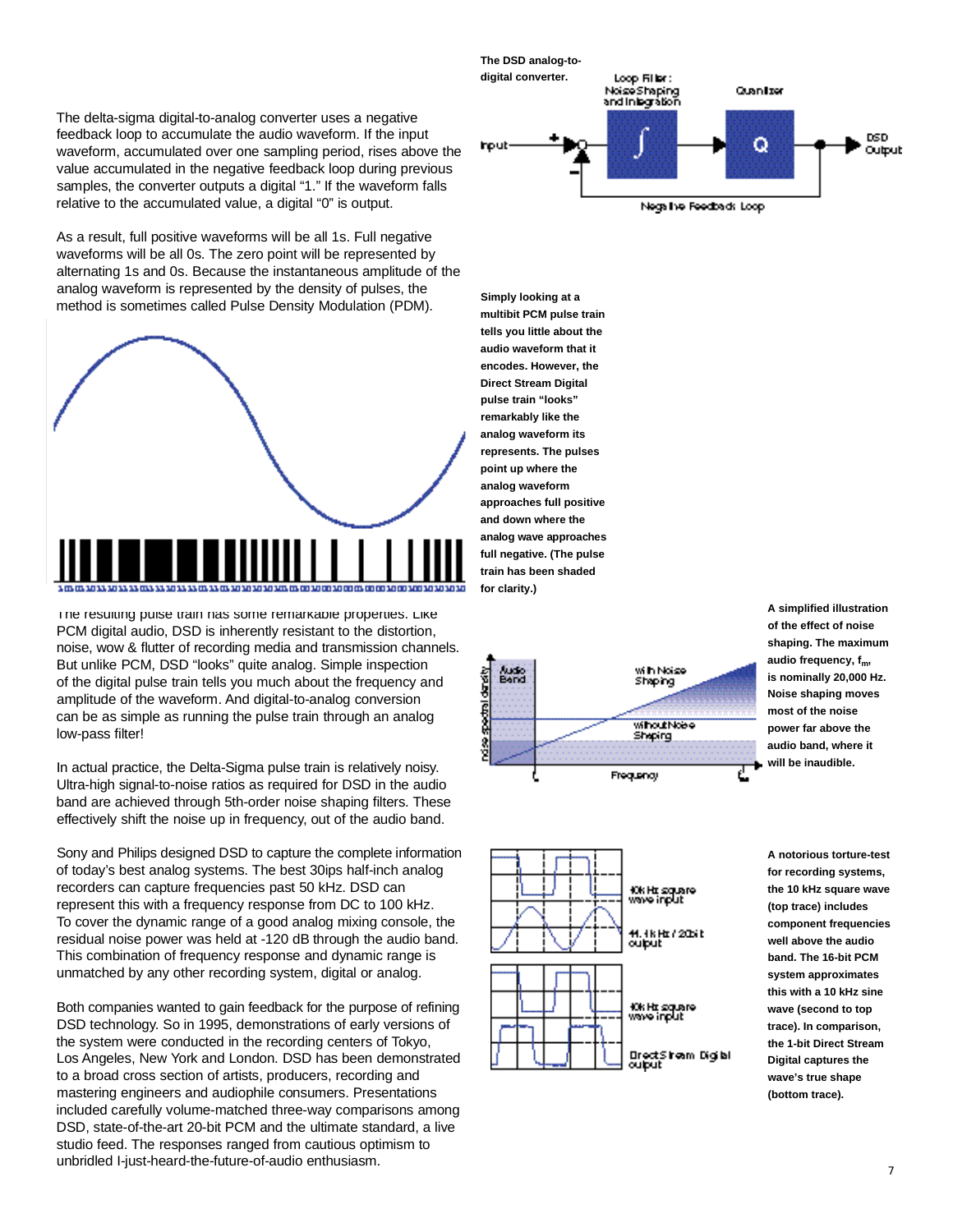#### DSD in Archiving.

DSD is a superlative solution for music companies desperate to transfer archival recordings before they disintegrate forever. The unprecedented frequency response and dynamic range means that DSD will precisely capture every nuance of the original, down to the noise floor and below.

Archiving benefits from another important difference between DSD and multibit PCM. In the multibit PCM world, significant improvement means changing the digital word length or changing the sampling frequency. And that means "breaking" established formats and creating new ones. DSD is quite different. By changing the characteristics of the loop filter in the analog-to-digital converter, you can actually change the audio specifications of DSD. Some filters can be optimized for bandwidth. Others can be optimized for low noise. Future designs with higher-order filters and greater sophistication can yield performance beyond the grasp of today's technology. And this can all happen without losing compatibility. Older archived DSD recordings will be compatible with the new machines. And newly archived material will be compatible with existing hardware! In this way, DSD archives become "future-proof." They retain their currency, even as filter technology makes significant strides.

#### DSD in Recording.

DSD samples music at 64 times the rate of Compact Disc  $(64 \times 44, 100$  Hz). This yields a sampling rate of 2,822,400 Hz. At first, recording all those bits may seem like a daunting task. But remember, the CD uses 16 bits for each sample, so the bit rate per channel is 16 x 44,100 Hz or 705,600 bits per second. DSD uses one bit per sample, so the bit rate per channel is 2,822,400 bits per second. That's "only" four times the data of Compact Disc. While this data rate is high, it's well within the capabilities of many current recording systems, both tape and hard disk.

#### DSD in Production.

The DSD pulse train can be downconverted to conventional PCM digital audio. But in the long run, the full benefits can best be retained by an all-DSD production chain. Both Sony and Philips have begun serious work on that chain. Prototype DSD-capable recording systems already exist. In addition, Sonic Solutions is developing a DSD-compatible version of Sonic's well-known SonicStudio™ line of digital audio workstations. Substantial progress has been made in the mixing, crossfading, and equalizing of DSD 1-bit signals. In short, there's no theoretical barrier to the creation of a full range of DSD post production tools, recorders, mixers, editors and effects processors.

Of course, while DSD establishes new standards in the recording studio, the consumer marketplace remains enthusiastically wedded to the Compact Disc. Clever technology is required to downconvert 1-bit DSD into 16-bit PCM for distribution on Compact Disc. That technology is called Super Bit Mapping Direct™ processing.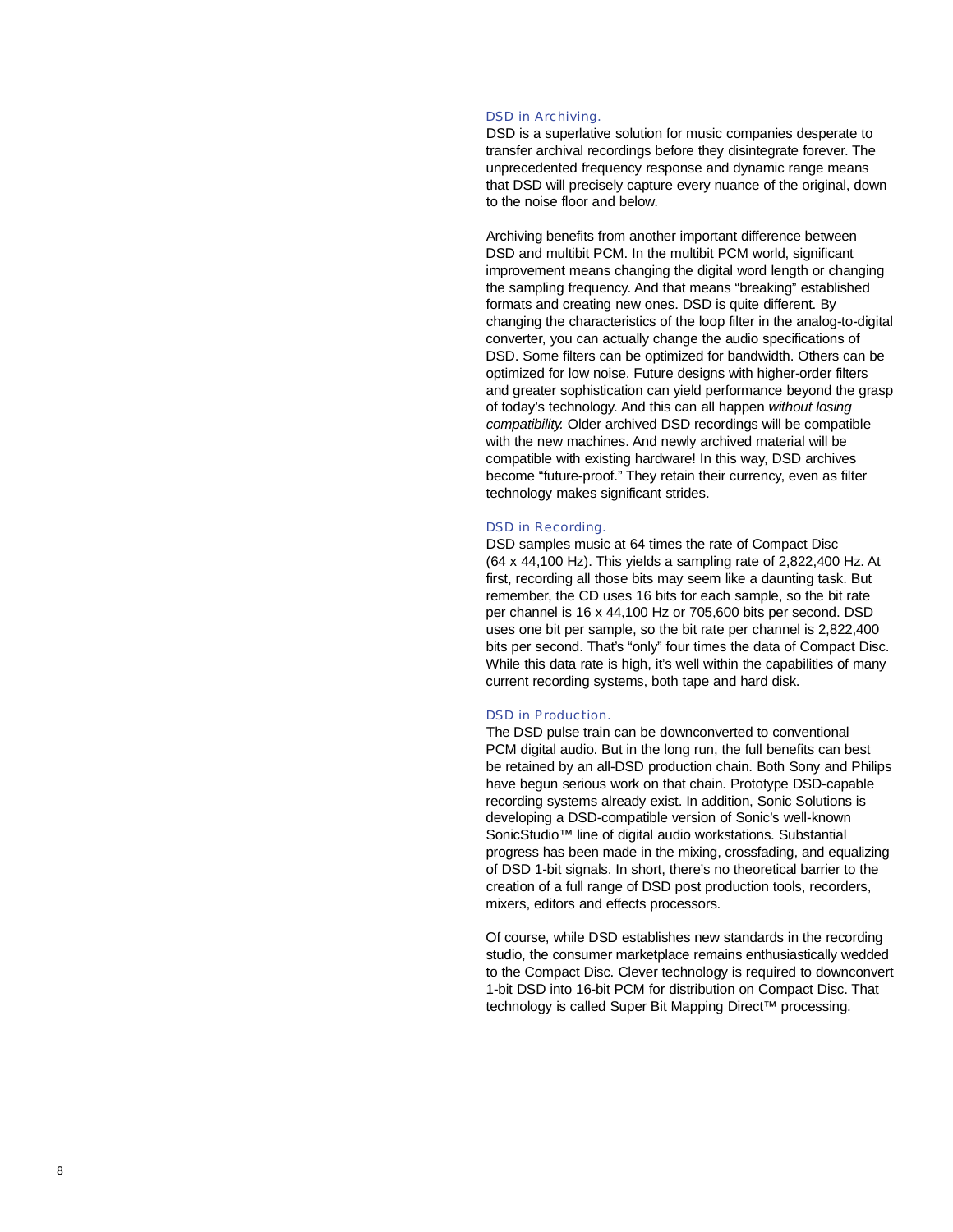#### Super Bit Mapping Direct Downconversion.

Downconverting Direct Stream Digital from 1-bit/64fs to 16-bit/1fs is not theoretically difficult. Every DAT recorder and A/D converter has a circuit that does much the same thing. But we needed to downconvert DSD in such a way as to retain the maximum possible signal quality in the 16-bit world. The answer was to completely filter and noise shape the DSD signal in a single stage. Thus, interstage requantizing errors would be eliminated. Aliasing would be minimized. And ripple would be suppressed. Sony designed a super-power one-stage FIR digital filter/noise shaper with an amazing 32,639 taps. This is Sony's real-time Super Bit Mapping Direct processor.

Just as Sony's existing Super Bit Mapping™ circuit helps approach 20-to-24-bit precision in 16-bit digital audio, the new Super Bit Mapping Direct processor enables DSD to be released on industry-standard Compact Discs with audibly superior performance. Subjective comparisons conclude that much of the original DSD benefit is preserved in 16-bit Compact Disc release.

Prototype SBM Direct™ processors have already been built. And they've already been used in the creation of commercial Compact Disc titles. These are now entering the market, enabling anyone with a CD player to judge the sound for themselves.

## The arithmetic of DSD downconversion.

Downconversion to 16-bit/44.1 kHz digital audio is just one option for the DSD bit stream. The system's 2.8224 MHz sampling rate is specifically designed for high precision downconversion to all current PCM sampling rates. In all cases, the conversions are performed with simple integer multiplies and divides.

As a result, music companies can use DSD for both archiving and mastering. And DSD masters can be easily downconverted for release at any sampling rate or wordlength. This makes DSD a digital "Rosetta Stone," able to speak all languages with equal facility. It also means that DSD can support a "hierarchy of quality" for distribution that allows the music company to precisely position different products for different applications.



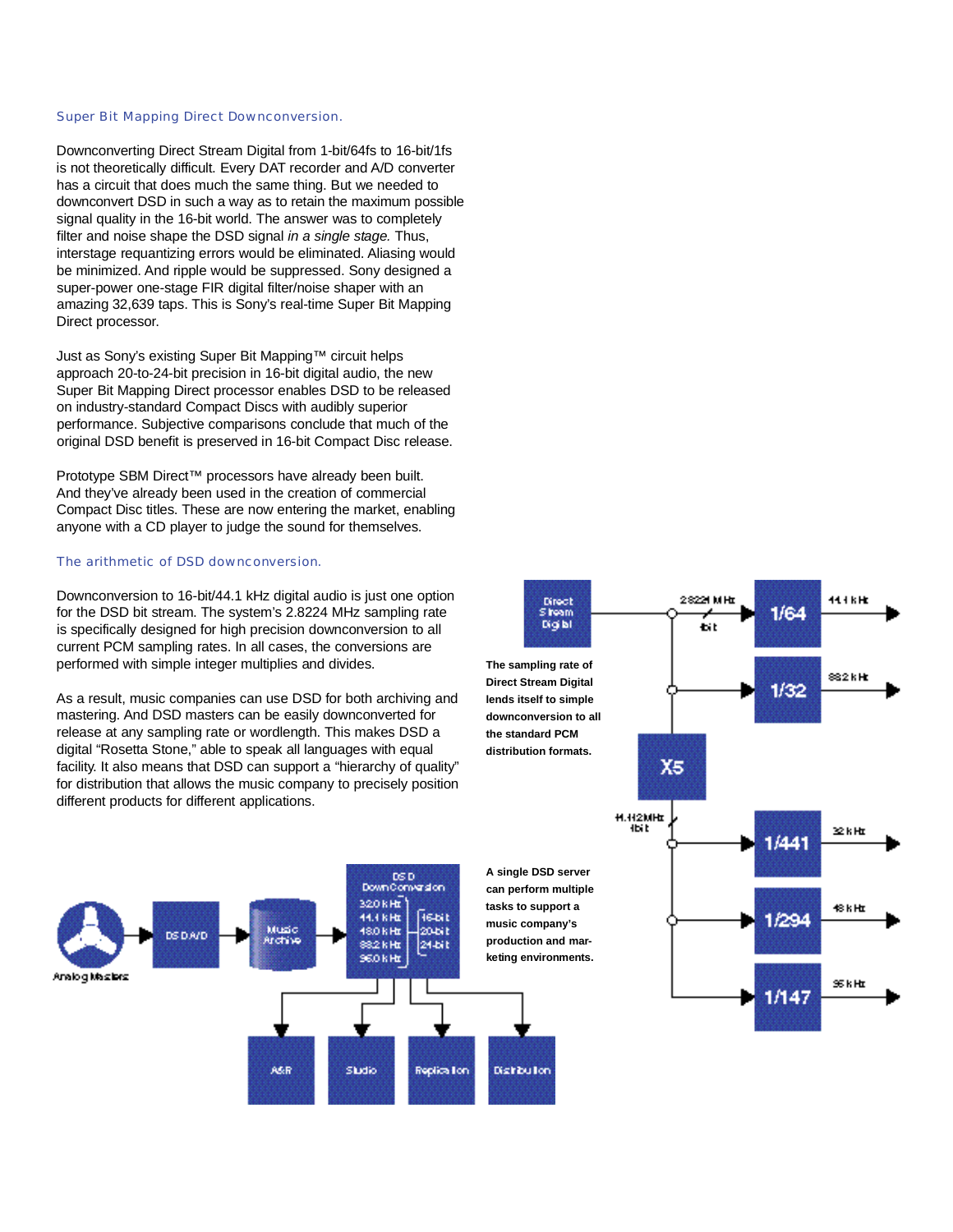#### Hybrid Discs.

To support both conventional CD players and Super Audio CD players, the new disc is a hybrid. The conventional CD layer is fully compatible with Compact Disc "Red Book" specifications. The CD player's laser reads this layer through a semi-transmissive layer. The Super Audio Compact Disc player's laser reads this semi-transmissive layer, which contains the Direct Stream Digital signals. On this two-layer disc, both signal layers are read from the same side. The reverse side is available for label printing, as with conventional Compact Discs.



toguesd on

**HDIANT** 

togued on

CDIayer

**layer.**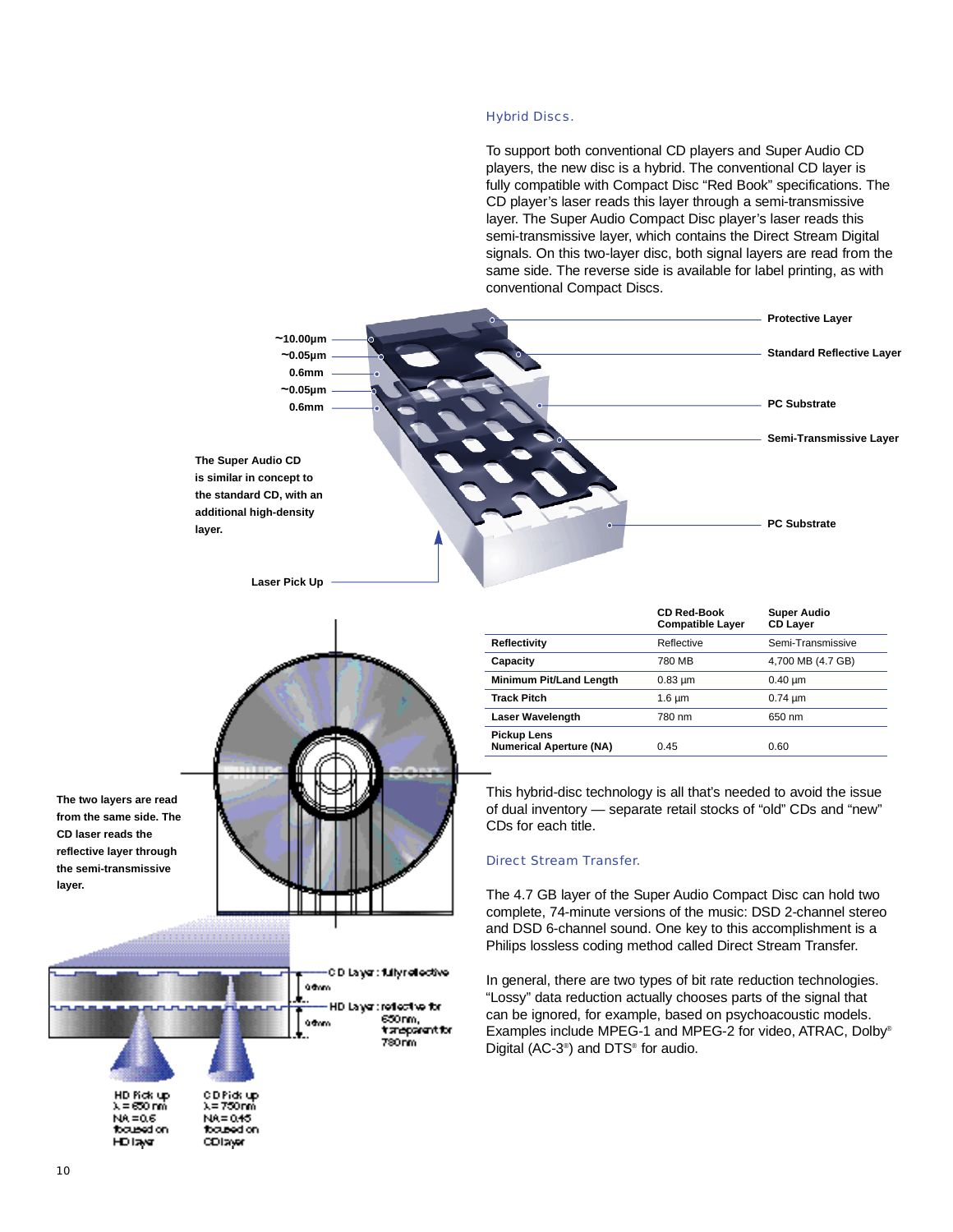Developed primarily for computer applications, lossless coding is different. It reduces the data rate while preserving the original signal bit-for-bit. As a simplified example, a string of eight consecutive 0s might be more efficiently encoded as 8x0. Direct Stream Transfer is a far more sophisticated process, involving data framing, prediction and entropy encoding stages. In tests, Direct Stream Transfer has achieved a 50% reduction in bit rate, with zero loss in data integrity.

For lossless coding, 50% data reduction is quite impressive. Halving the data required means doubling the storage capacity.

# Digital Watermarking.

Copy management systems can successfully defend copyright works against casual duplication. But recent history points to the existence of large, well-funded counterfeiting operations prepared to mass-produce illegal copies of Compact Discs. Our goals for the Super Audio Compact Disc required a higher level of protection against this new, more sophisticated crime.

Philips and Sony have developed a multi-faceted technology called Digital Watermarking. Using a technology called Pit Signal Processing (PSP), the system can actually put a faint image or "watermark" on the signal side of the disc. This image, which can take the form of text or graphics, is extremely hard for pirates to duplicate clearly, no matter what duplication strategy is used. Visibly corrupted watermarks then become a sure sign of piracy. They alert consumers and retailers that something is wrong. And they help prosecutors trace illegal copies back to the source.

The Super Audio CD Digital Watermark system also embraces disc bar codes, plus invisible, irremovable information embedded on the disc. It adds up to powerful protection not only for copyright holders, but also for consumers.

#### **Conclusion.**

In proposing the Super Audio Compact Disc, Sony and Philips have anticipated the full range of needs that the next-generation music carrier must meet. No other proposal so completely satisfies the desires of recording artists, producers, engineers, music companies, retailers, sophisticated audiophiles and general consumers. No other proposal achieves such high levels of audiophile performance. And no other proposal *quarantees* compatibility with the nearly 500 million existing Compact Disc players and 10 billion existing Compact Discs.

Audiophiles and music lovers are seeking the next level in digital audio reproduction. The Super Audio Compact Disc is the ideal solution.



**Just as high-tech watermarks help defeat currency counterfeiters, Digital Watermarks on the signal side of the disc can help defeat piracy.**